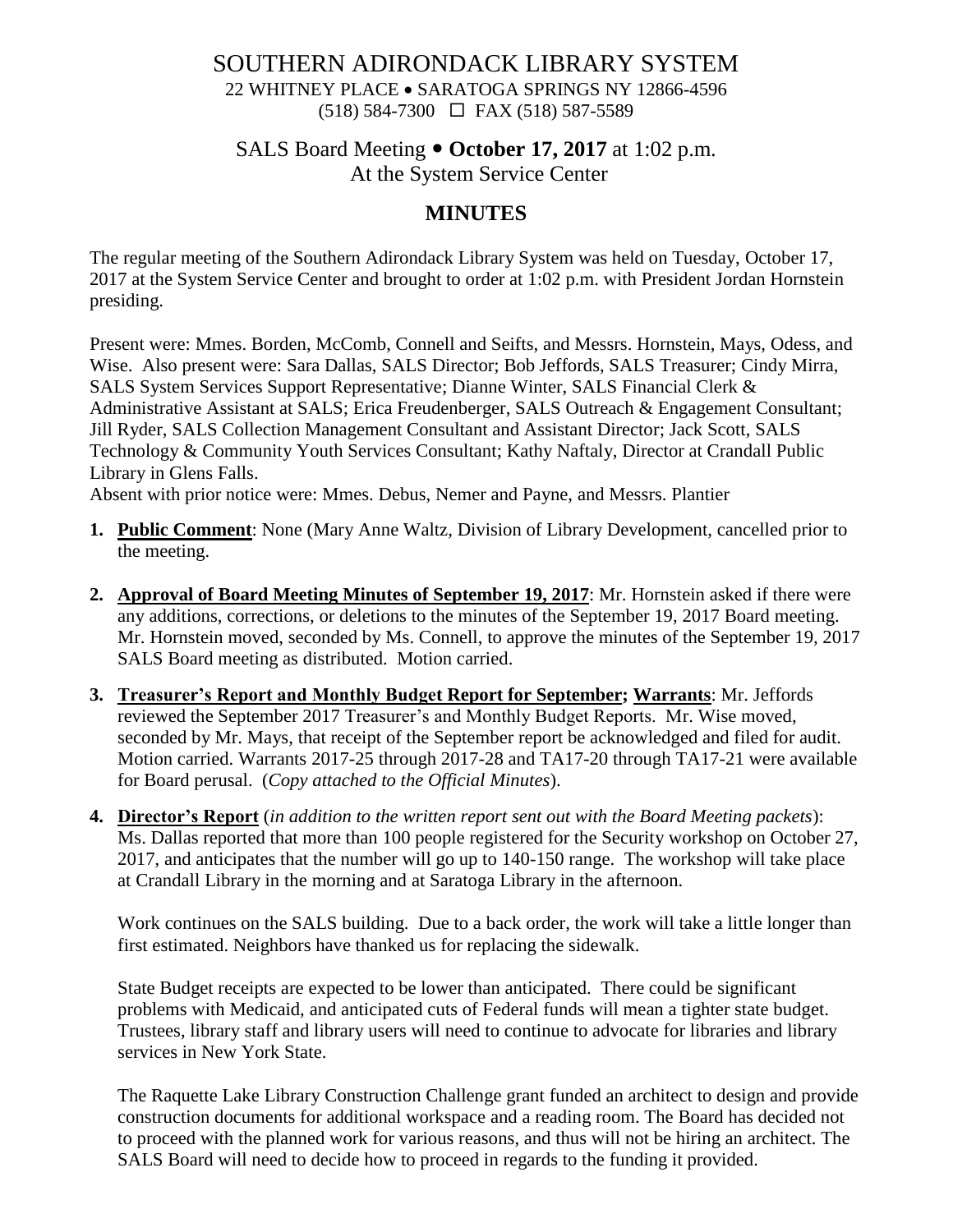#### Joint Automation

The current JA fee paid by member libraries does not cover the cost of JA. When the JA Finance Committee met, they reported that they do not want to institute a drastic change in the library's costs. The formula to determine fee income should continue to be easy to understand and compute. Action needs to be taken to address and solve the current disconnect between predicted fees and the actual fees collected. It is the responsibility of JA, MVLS and SALS to develop a more sustainable budget. Work is being done internally to see if there are ways to cut costs and provide more efficient and effective services.

Although the fee formula has increased four times since 2011, there has been no actual increase in the fees collected since 2011. As of 2018, JA has had five years of increasing structural operating deficits. Both systems may need to increase their contributions.

Eric Trahan, Diane Robinson, Michele Largeteau and Sara Dallas will be meeting with representatives from III during NYLA in November. Diane and other staff members have developed a list of examples and concerns that will be shared in advance of the meeting.

## **5. Committee Reports**:

- A. *Audit & Finance*: Mr. Wise reported the budget will be discussed during unfinished business.
- B. *Building*: no report
- C. *Bylaws Committee*: no report
- D. *Central Library Aid and Services*: no report
- E. *County Aid Coordinators*: Ms. Seifts reported that she wrote a letter to Washington County introducing herself and has made a request for continued support.
- F. *Library Services:* no report
- G. *Personnel*: no report
- H. *Trustee Nominating*: no report

## **6. Unfinished Business**:

- A. *Approve proposed SALS 2018 Budget*: Mr. Wise moved, seconded by Ms. McComb, to approve the proposed 2018 budget. Motion carried.
- B. *Approve proposed, revised SALS 2017 Budget:* Mr. Jeffords reviewed the proposed, revised SALS 2017 Budget. Mr. Wise moved, seconded by Mr. Odess, that the budget be approved. Motion carried.
- C. *\*Letter of Engagement from Flynn, Walker, Diggin C.P.A., P.C.:* Mr. Odess moved, seconded by Ms. Borden, to authorize the SALS President and Treasurer to sign the engagement letter. Motion carried.
- D. *\*Site of SALS 2018 Annual Dinner:* Ms. Borden moved, seconded by Mr. Wise to hold the 2018 Annual Dinner at the Saratoga Excelsior Springs. Motion carried.
- E. *\*Raquette Lake Construction Challenge Grant:* Mr. Mays reported that The Raquette Lake Library Board has not fulfilled their end of the grant transaction. Mr. Wise Moved, and Mr. Odess seconded, to have the money returned to SALS. Motion carried.
- F. *\*Employee Handbook:*
	- *1.* Ms. Borden moved, and Mr. Mays seconded, to approve listing domestic partners in the health insurance coverage. Mr. Odess opposed. Motion carried.
	- *2.* Mr. Mays moved, seconded by Mr. Odess, to approve NY Paid Family Leave be paid by SALS. Motion carried.
	- *3. Social Media Policy:* Mr. Mays discussed that many public library systems have adopted social media/media relations policies to include in their